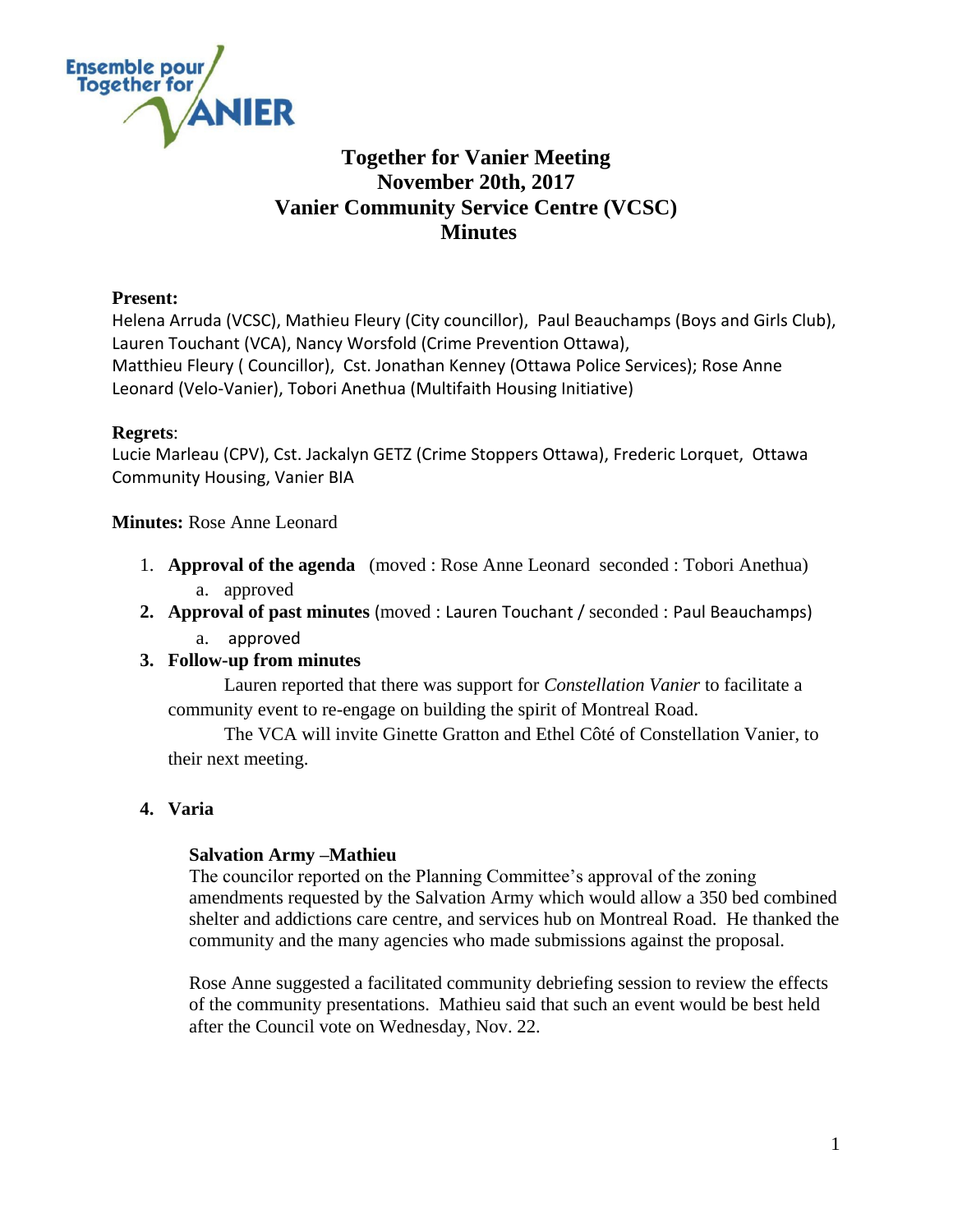#### **Vanier Pediatric Hub -Open House November 29th, 2017- Helena**

T4V members and their networks were invited to the open house for the Vanier Social Pediatric Hub, to be held on November 29. This is a major achievement for the CSCV and the community.

Helena recommended the video at this link ( **<https://tinyurl.com/y77ud9qb>** ) as a good introduction to the Hub.

Lauren asked if the Pediatric Hub would send a representative to upcoming post– incident training. The answer was that they will be represented by CSCV employees already registered.

A discussion ensued, as to how institutions with children as a major clientdemographic (e.g. Schools, Ottawa Community Housing, etc.) would be engaged to implement post-incident protocols.

#### **Reminder: Snow Flake Breakfast-Dec 1st, 2017-**Helena

All were reminded of the upcoming breakfast.

Rose Anne suggested that the councilors who voted against the Salvation Army's request for amendments to planning and zoning, be invited.

The VCA board would like to serve coffee and Lauren suggested that the new Executive Director of the BIA, Nathalie Carrier also be invited to serve coffee.

**Raconter Vanier --** This book, a successful Canada 2017 project capturing life in Vanier, is now available at Editions David.

**Updating the Vanier Community Resource Booklet-** The information in the resource booklet is to be updated. Attendees were given the current version, and asked to send updates to Helena.

#### **Next Steps for T4V**

There was a discussion on what other concrete services T4V could contribute to Vanier, which would benefit all members? Helena pointed out that the Hallowe'en Safe Zones, the Winter Carnival, the Community Resource booklet and support for the VCA and its Security committee were concrete services already in place. Rose Anne suggested a formalized distribution system for hardcopy information, or providing drop-off locations for same.

Nancy suggested promoting the use of Perspectives Vanier to maximum advantage. The ongoing general approach is to identify gaps in services; be alert to funding sources and support from partners in other areas of the city; support events and initiatives; publicize the work of T4V in the Perspective and be open to feedback from the community.

#### **5. Updates from partners:**

#### **Crime stoppers**

Crime Stoppers volunteers had a great time participating in the Hallowe'en Safe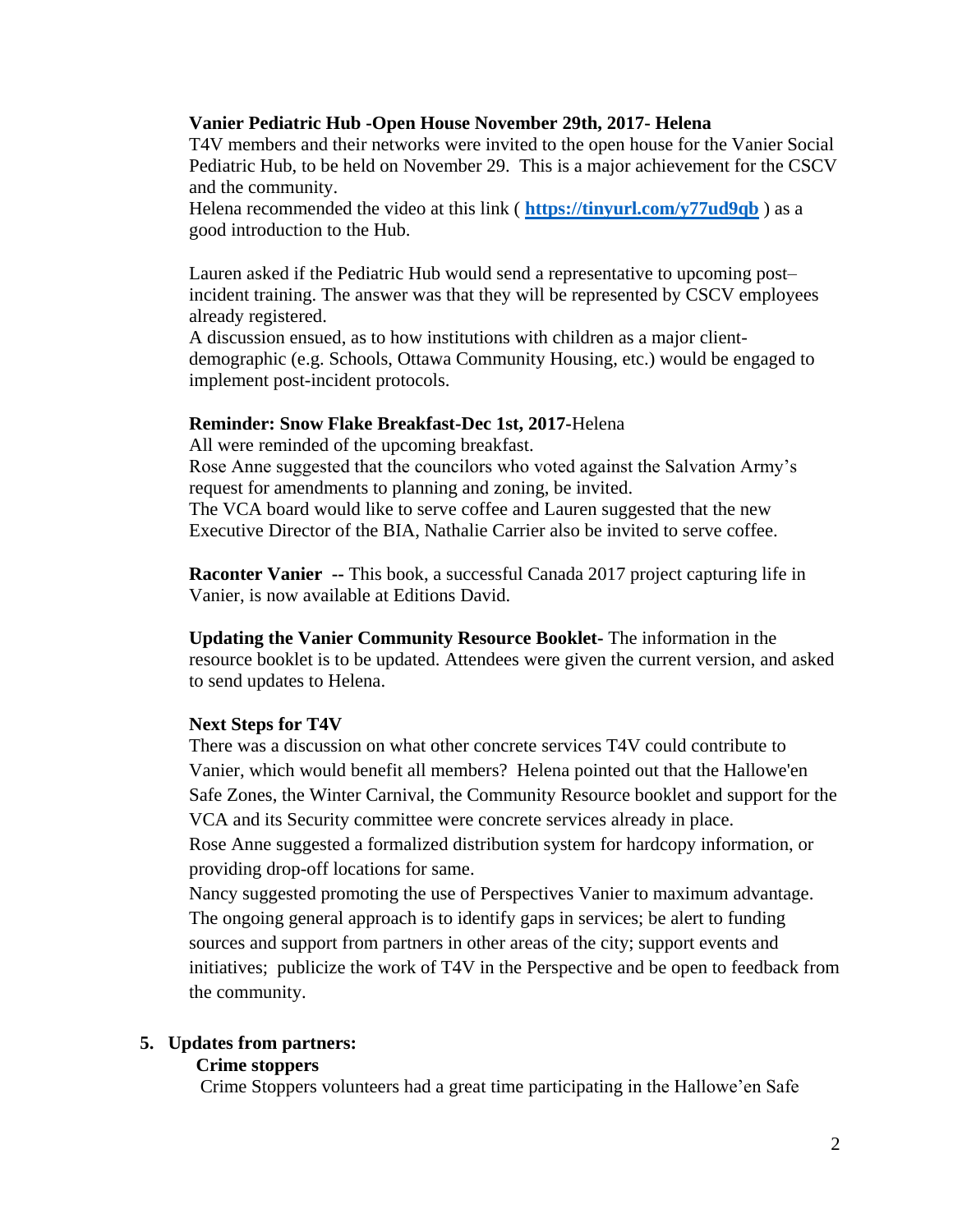Zones again this year and appreciated the opportunity to get out and connect with the kids in the community, and to see Councillor Fleury in costume.

Crime Stoppers offers to give presentations to any agencies, boards or organizations that feel their members could benefit from learning about Crime Stoppers and how it can be used for safely reporting crime. The organization is prepared to come out for "safety fairs" "community safety nights" or any other public event where they will give out swag and talk about the program and its benefits.

Requests can be made to Jackalyn Getz [GetzJ@ottawapolice.ca](mailto:GetzJ@ottawapolice.ca)

## **Vanier Community Association-Lauren Touchant**

Lauren presented the following update:

- o A Safety Committee was relaunched in November, with 12 members to date.
- o The turnout of residents at Board meetings has been good.
- o Montreal revitalization-sustainability committee members will participate as block captains in the public consultation process.
- o The Christmas party will be held the December 12 (2nd Tuesday of December) at El Toucan. All members welcome.
- o The VCA participated in running two Hallowe'en Safe Zones sites (at Partage Vanier and Centre Francophone)
- o Great turnout for Remembrance Day event at the cenotaph; VCA partnered with the Legion
- o Current Goals and Objectives
	- Increase the number of board members and the membership in general
	- Rejuvinate the Beautification Committee

The VCA is recruiting volunteers to support these initiatives. T4V members were encouraged to inform their networks.

## **Crime Prevention Ottawa**

- o CPO sponsored a public presentation of the results of their gang strategy research.
- o They have promoted Post-incident training, and are organizing another training session for Vanier.
- o CPO hosted their annual Awards night

## **Crime Prevention Vanier (CPV/PCV )**

The safety committee is underway. Lauren handed out information sheets related to safe practices for communities, and asked those present to share with their networks. The "light your porch" initiative is currently underway. Vanier South is proving more challenging to reach than Vanier North. Help in outreach to this area would be appreciated.